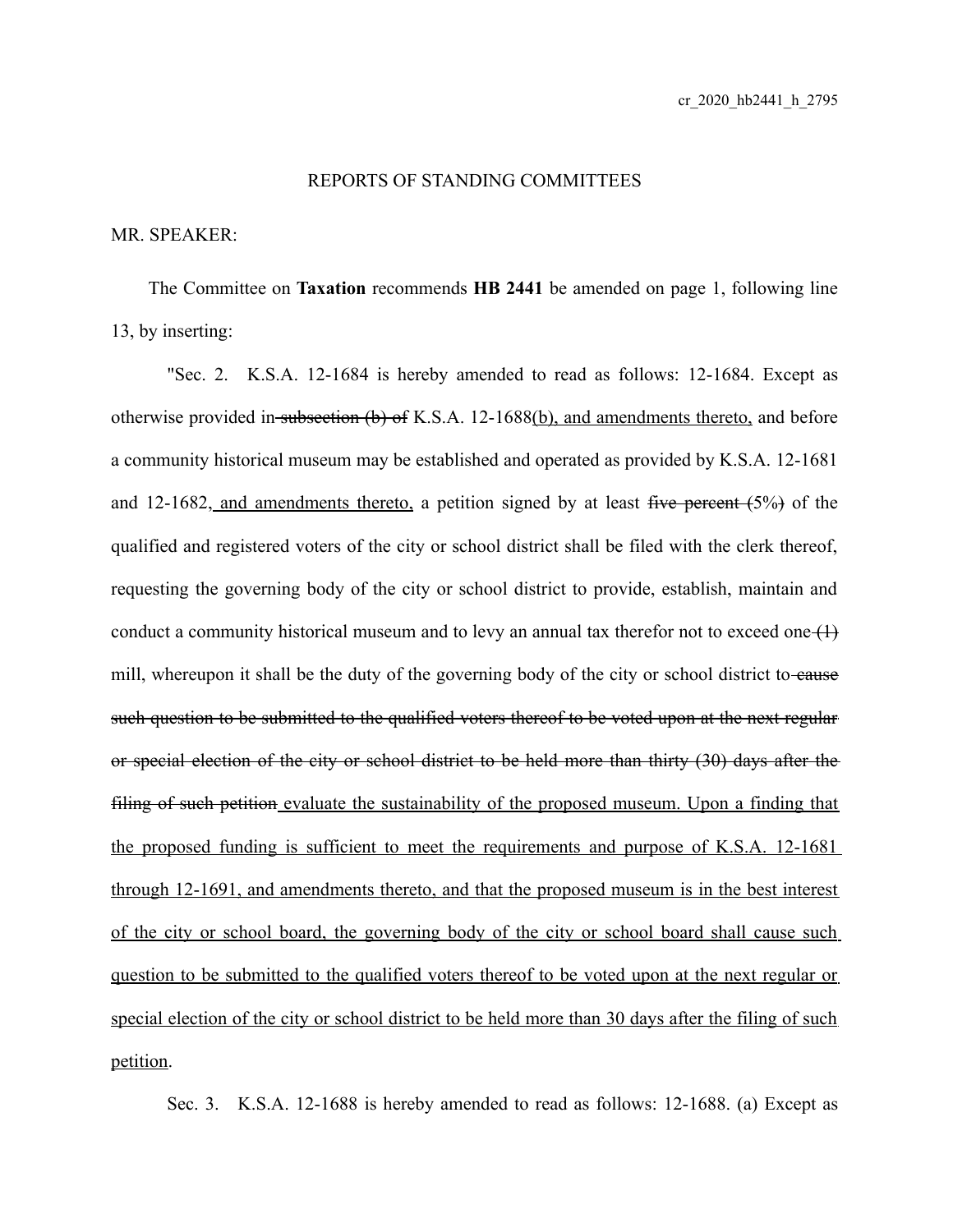otherwise provided in subsection (b) of this section, when the provisions of this act shall have been adopted by an election, the commission shall annually, and not later than 20 days prior to the date for the publishing of the budget of such city or school district, certify its budget to such city or school district, which shall levy a tax sufficient to raise the amount required by such budget, but in no event more than one mill or the amount set out in the petition provided for in K.S.A. 12-1684, and amendments thereto, except that, when such petition shall have been submitted to a city and school district jointly such budget shall be certified to the city or school district, whichever shall be the larger in population, and the tax levied by such city or school district. After three years' operation the authority to levy the tax provided for in this section may be revoked by a majority of the electors voting at an election called in the same manner as the election authorizing the same. Upon such revocation all property and money belonging to such commission shall become the property of the city or school district levying the tax under this section.

(b) After any city or school district has begun to operate such a museum, it appearing to the satisfaction of the museum commission of a particular school district or city or of a city and school district jointly, that the budget should be increased so as to adequately meet the needs of the city or school district, such museum commission may submit a proposed program with the budget for carrying out the same to the levying authority which that may then levy a tax sufficient to raise the amount required by the expanded budget, but not to exceed one mill, which levy shall be in addition to the one mill authorized by subsection (a) of this section.

(c) No city or school district authorized to increase its levy under subsection (b) of this section shall make such increased levy until the question of making such tax levy is submitted to the qualified electors of the city or school district at the next general election or at a special election called for such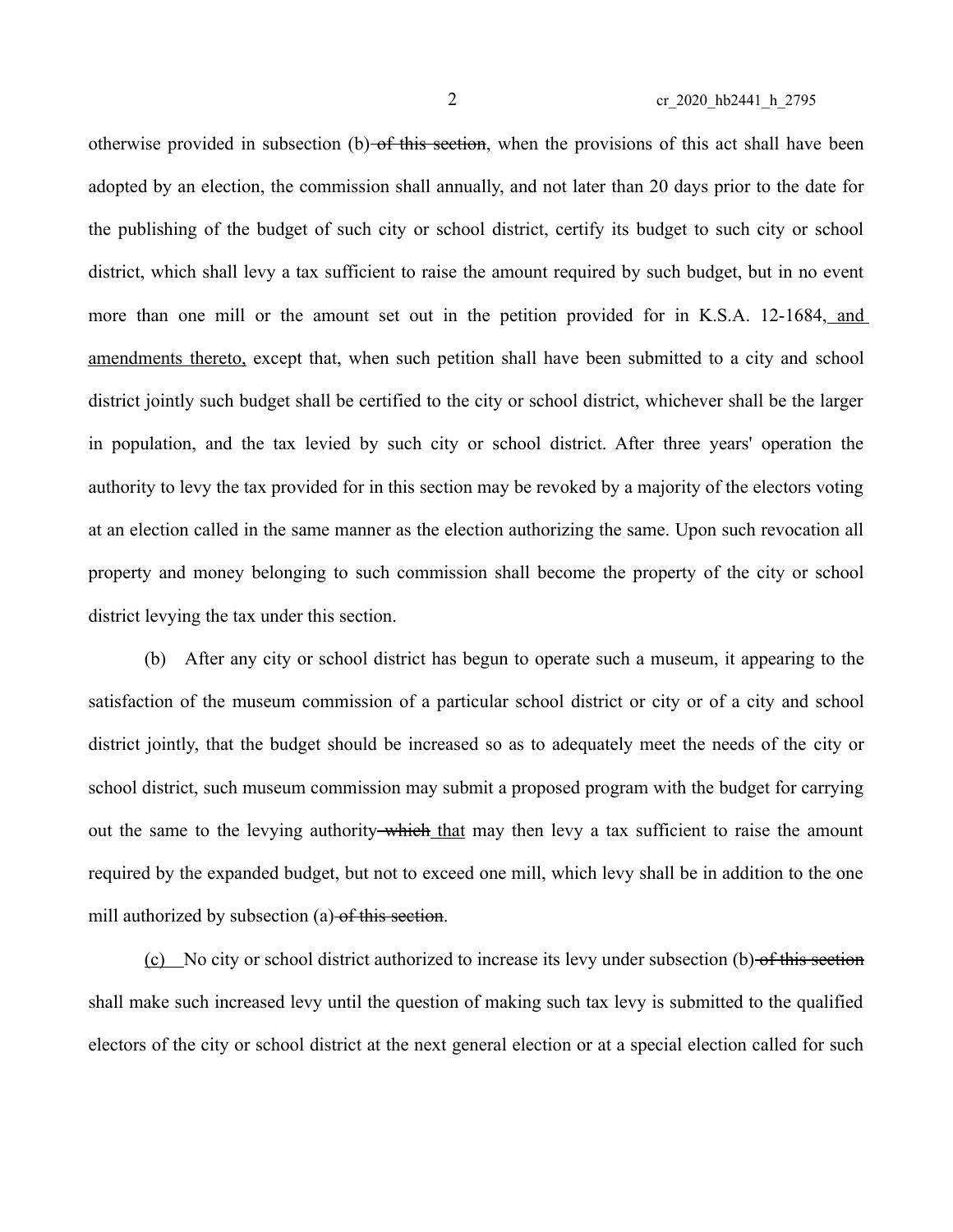3 cr\_2020\_hb2441\_h\_2795

purpose. Any special election held under the provisions of subsection (b) of this section shall be called and held in accordance with the provisions of K.S.A. 10-120, and amendments thereto. If a majority of the votes cast and counted on the question submitted at such election are in favor of such tax, the same such tax may be made; levied, but if a majority of the votes cast and counted on the question submitted at such election are not in favor thereof, such tax may not be levied.

 ( d) (1) In lieu of forming a new museum, when presented with a petition for the formation of a museum pursuant to K.S.A. 12-1681 through 12-1691, and amendments thereto, the governing body of the city or school district may evaluate if there are any local museums that would serve the purposed function.

(2) If there is an existing local museum that would fulfill the purpose of K.S.A. 12-1681 through 12-1691, and amendments thereto, and the governing body finds it would be in the best interest of the city or school district to not form a new museum but rather to cooperate with such existing museum, the governing body shall cause such question to be submitted to the qualified voters thereof to be voted upon at the next regular or special election of the city or school district to be held more than 30 days after the filing of such petition.

(3) If the election question passes, the governing body of the city or school district respectively, shall annually audit the use of the funds. If the governing body finds that the funds are not being used for such purpose, the governing body can immediately terminate the levy for the following year upon a majority vote of the governing body. Any museum found to be using public funds in bad faith shall be required to reimburse the respective city or school district. These funds shall be used by the governing body in furtherance of service of the taxpayers.";

Also on page 1, in line 14, after "K.S.A." by inserting "12-1684, 12-1688 and"; also in line 14, by